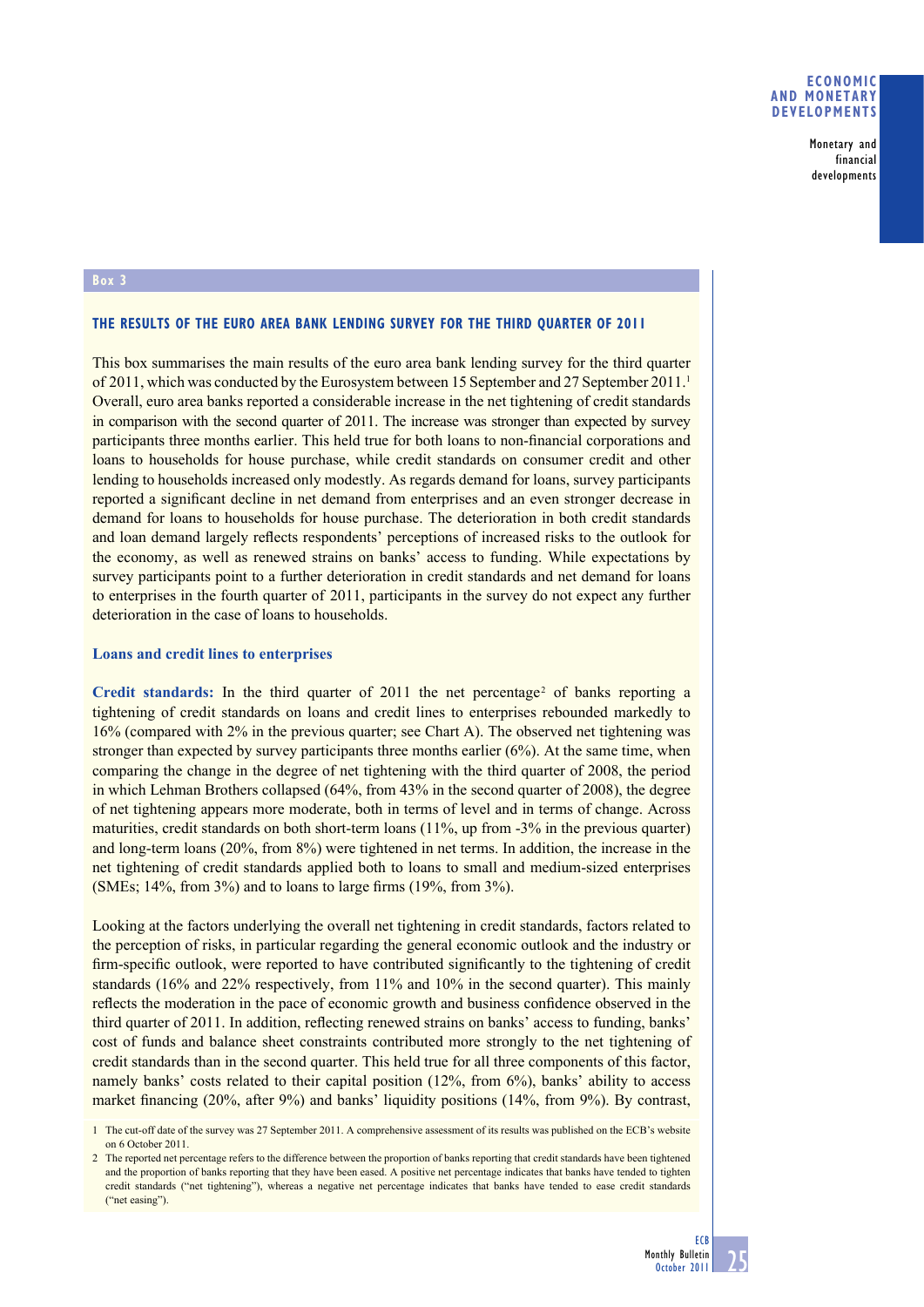

Notes: In panel (a), the net percentages refer to the difference between the sum of the percentages for "tightened considerably" and "tightened somewhat" and the sum of the percentages for "eased somewhat" and "eased considerably". The net percentages for the<br>questions related to the factors are the difference between the percentage of banks reporting t "Expected" values refer to the expected changes over the next three months.

as counterbalancing factors, competitive pressures from other banks and non-banks were reported to have had an easing effect and a broadly unchanged impact respectively (-3% and 1% respectively, after -9% and -1%).

The developments in lending terms and conditions reported by euro area banks generally reflect the net tightening of credit standards in the third quarter of 2011 (see Chart B). The widening of margins visibly affected average (18%, from 0%) but also riskier loans (31%, from 23%), whereas only the margins on riskier loans had been widened in the second quarter. Other terms and conditions (e.g. non-interest charges, size and maturity, and collateral requirements) were also tightened in the third quarter of 2011, but to a smaller extent than margins.



# **Chart B Changes in terms and conditions for approving loans or credit lines to enterprises**

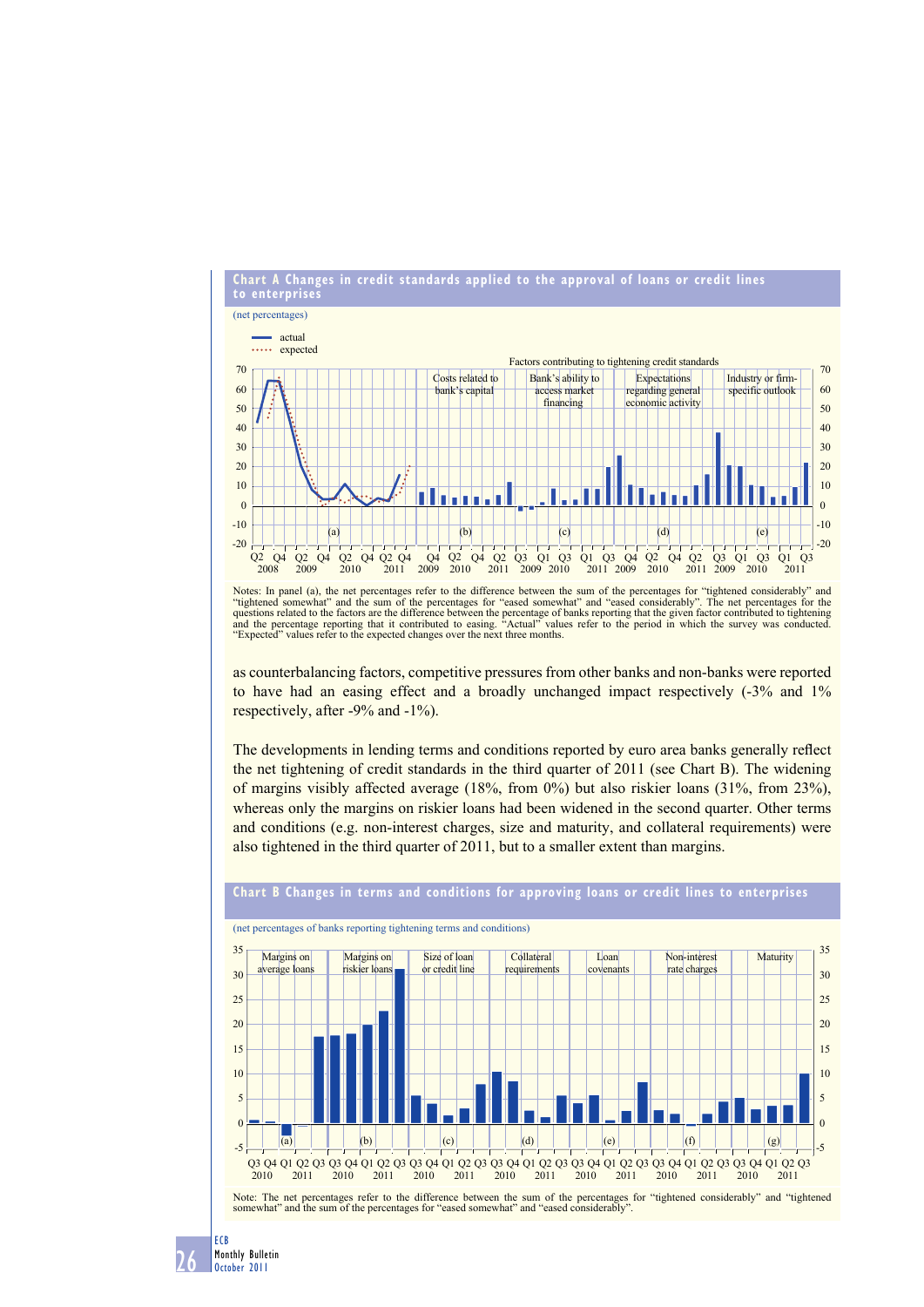### **ECONOMIC AND MONETARY DEVELOPMENTS**

Monetary and financial developments



Notes: In panel (a), the net percentages refer to the difference between the sum of the percentages for "increased considerably" and "increased somewhat" and the sum of the percentages for "decreased somewhat" and "decreased considerably". The net percentages for<br>the questions related to the factors are the difference between the percentage of banks rep increase in demand and the percentage reporting that it contributed to a decline. "Actual" values refer to the period in which the survey<br>was conducted. "Expected" values refer to the expected changes over the next three m

Looking forward, on balance, euro area banks expect a further increase in the net tightening of credit standards for loans to enterprises in the fourth quarter of 2011 (to 22%). This is expected to affect primarily loans to large firms, as well as long-term loans.

**Loan demand:** In the third quarter of 2011 enterprises' net demand for loans declined for the first time since the second quarter of 2010. The decline in net demand was significant (-8%, from 4% in previous quarter; see Chart C) and largely reflected the moderation in the pace of economic growth in the euro area and perceptions of increased risks to the overall and sectorspecific situation. Moreover, it appeared to be balanced across firm size  $(-3)$  for both SMEs and large firms), whereas net demand from SMEs had been stronger than that from large firms in the second quarter (6% and 0% respectively). The decline in net demand for loans was broad-based across loan maturities (-4% for short-term and long-term loans) according to reporting banks.

According to survey participants, the decline in net demand appeared to be driven mainly by lower financing needs for fixed investment  $(-6\%$ , down from 7% in the previous quarter), as well as for mergers and acquisitions (-4%, from 5%), and was thus in line with generally more modest economic growth prospects. Financing needs for inventories and working capital were also lower (4%, from 16%), but continued to contribute to an increase in demand for loans.

Looking forward, banks expect demand for corporate loans to decline further in the fourth quarter of 2011 (-19% in net terms). That would apply to both SMEs and large firms. As regards maturities, it is expected that this decline would affect long-term loans (-22%) more markedly than short-term loans (-11%).

# **Loans to households for house purchase**

**Credit standards:** In the third quarter of 2011 the net percentage of banks reporting a tightening of credit standards for loans to households for house purchase increased significantly, to 18%,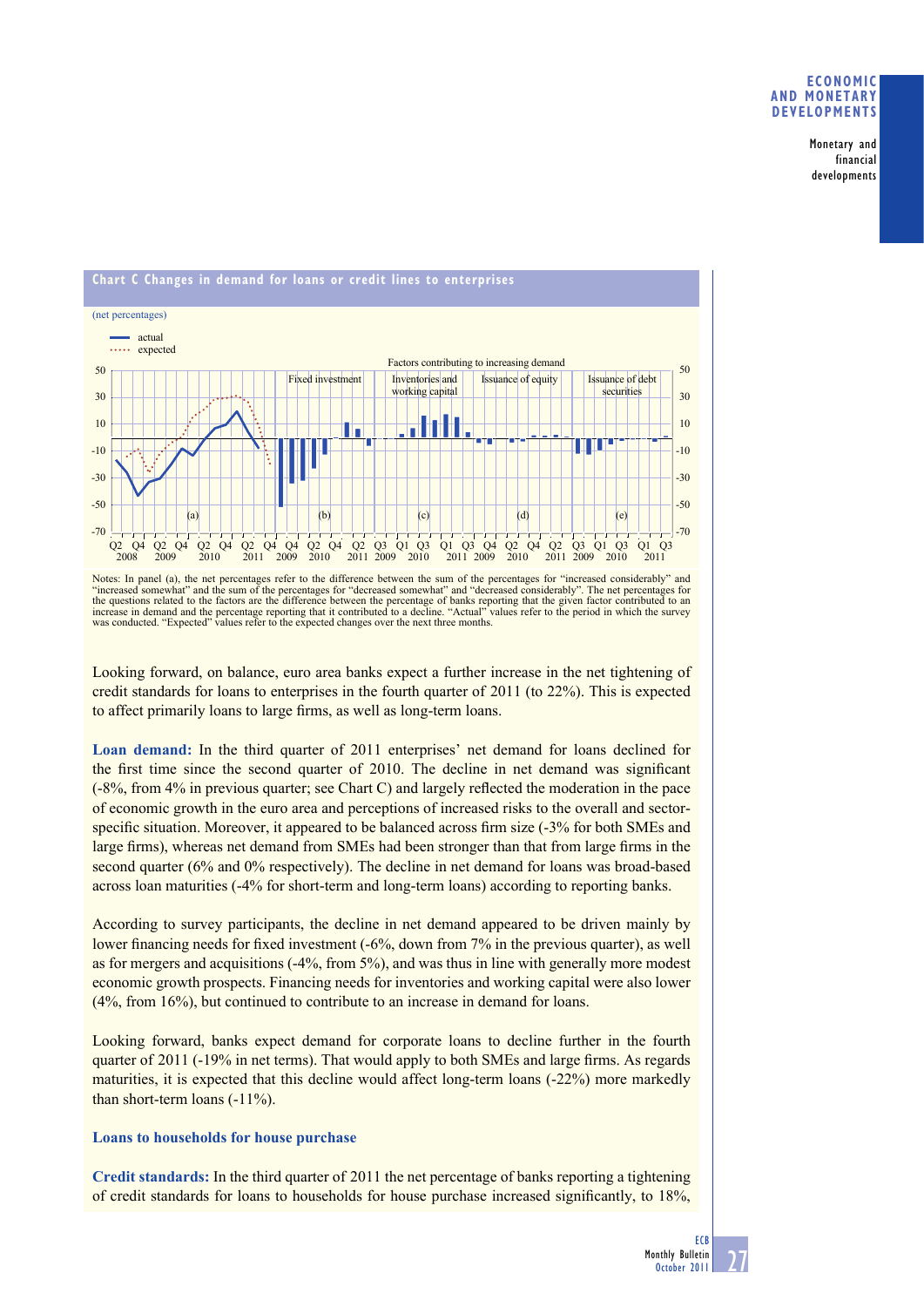

from 9% in the previous quarter (see Chart D), and by more than expected at that time (9%). According to survey participants, the increase in the degree of net tightening in the third quarter was again driven largely by banks' cost of funds and balance sheet constraints (a net percentage of 17% of the survey participants reported a contribution to the tightening of credit standards that stemmed from this factor, up from 13% in the previous quarter). In addition, banks' risk perceptions regarding the outlook for general economic activity (10%, from 4%) and for housing market prospects (11%, from 6%) contributed considerably to the net tightening of credit standards on housing loans.

The significant increase in the degree of net tightening of credit standards on housing loans is only partly reflected in the reported factors underlying this development. The net percentage of banks reporting an increase in margins on average loans declined to 10% (from 13% in the second quarter). Similarly, the net percentage of euro area banks reporting an increase in margins on riskier loans decreased to 14% (from 18%). At the same time, non-price terms and conditions, notably the maturity of the loans (7%, up from 1% in the second quarter), appear to have contributed to the further tightening of credit standards.

Looking ahead, banks expect a somewhat lower degree of net tightening of credit standards on loans for house purchase in the fourth quarter of 2011 (11%).

**Loan demand:** In parallel to the decline in net loan demand by firms and reflecting the moderation in economic growth, participating banks reported a substantial decline in the net demand for housing loans (-24%, from -3%; see Chart E). This decline appeared to be driven mainly by a deterioration of both housing market prospects (-23%, from -5%) and consumer confidence  $(-24\%,$  from  $-4\%$ ).

Looking forward, banks expect demand for housing loans to continue to decrease on a similar scale in the fourth quarter (-22% in net terms).

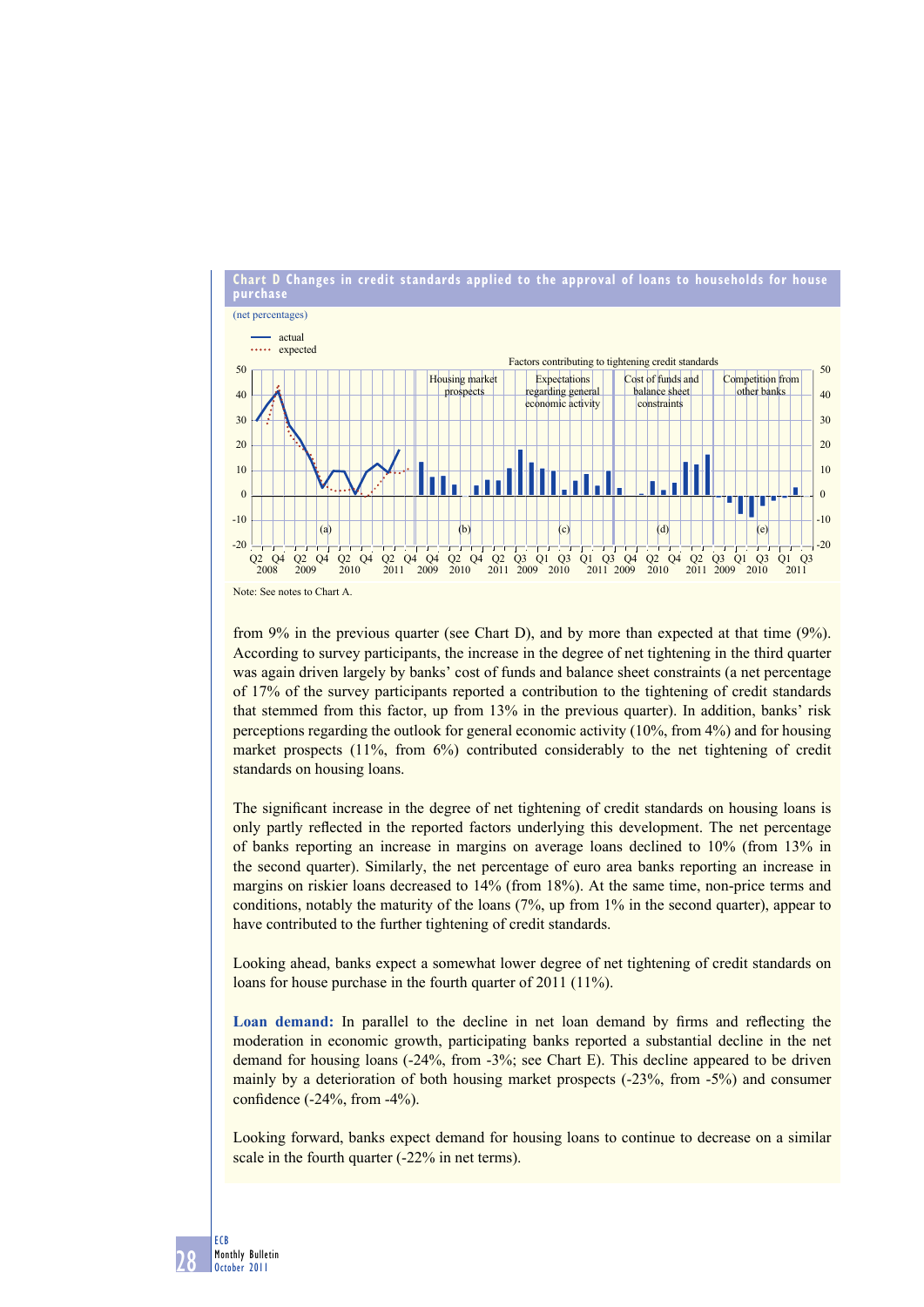### **ECONOMIC AND MONETARY DEVELOPMENTS**

Monetary and financial developments



Notes: The net percentages refer to the difference between the sum of the percentages for "increased considerably" and "increased somewhat" and the sum of the percentages for "decreased somewhat" and "decreased considerably". "Actual" values refer to the period in<br>which the survey was conducted. "Expected" values refer to the expected changes over th

## **Consumer credit and other lending to households**

**Credit standards:** For the third quarter of 2011, euro area banks reported a moderate increase in the degree of net tightening of credit standards (10%, from 7%; see Chart F). Factors driving this net tightening were a combination of supply-side factors (i.e. cost of funding and balance sheet constraints) and risk perceptions (related to the economic outlook and consumers' creditworthiness). As for housing loans, the increase in the net tightening did not translate into an increase in price terms and conditions. The net percentage of banks reporting an increase in their margins actually decreased slightly in the third quarter, while the contribution of non-price terms and conditions has hardly changed in comparison with the previous survey round.



# **Chart F Changes in credit standards applied to the approval of consumer credit and other lending to househo**